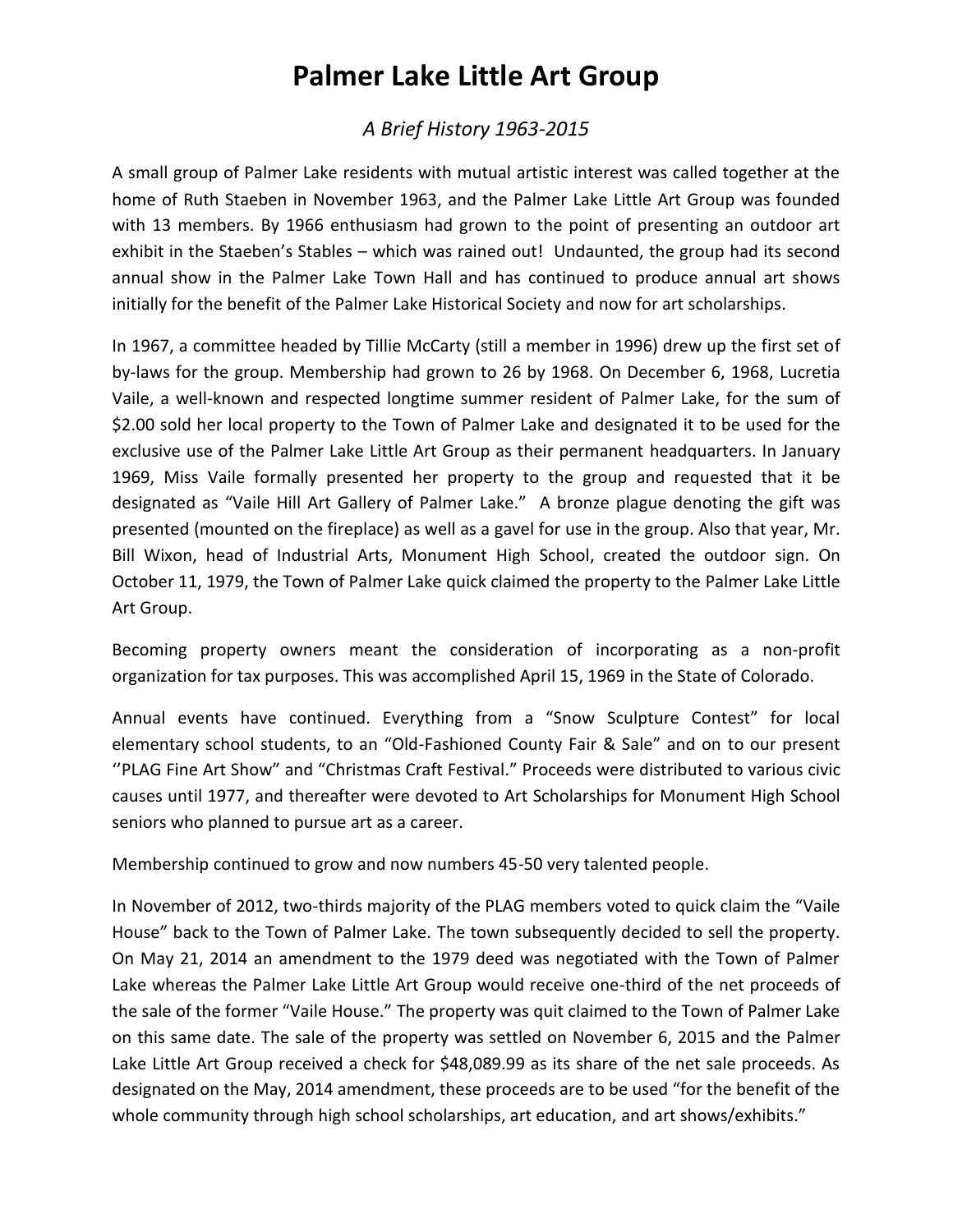# **Palmer Lake Little Art Group**

## **By-Laws**

#### **(Revised by 2015 Board of Directors) December 2015**

### *Article I* **Constitution**

**Section 1:** The Articles of Incorporation of the Palmer Lake Little Art Group shall be the Constitution of this organization and shall be posted on our website and be available to members at all times

**Section 2:** Principal Business Office for the corporation shall be Mountain Community Mennonite Church, 643 Highway 105, Palmer Lake, Colorado, PO Box 543 or as otherwise designated by the Board of Directors.

#### *Article II*

#### **Name**

**Section 1:** The name "Palmer Lake Little Art Group" or any DBA (Doing Business As) name shall be used for all legal transactions.

- A. Palmer Lake Art Group and PLAG may be accepted for common reference.
- B. For purposes of these By-laws, corporation, group, organization or membership shall be synonymous with Palmer Lake Little Art Group.

# *Article III*

#### **Object**

**Section 1:** The primary purpose of this corporation shall be the promotion, production, and appreciation of all creative art forms.

- A. Encouragement in the pursuit of the cultural history and heritage of Palmer Lake and the surroundings area.
- B. Stimulation of artistic and cultural endeavors in local schools.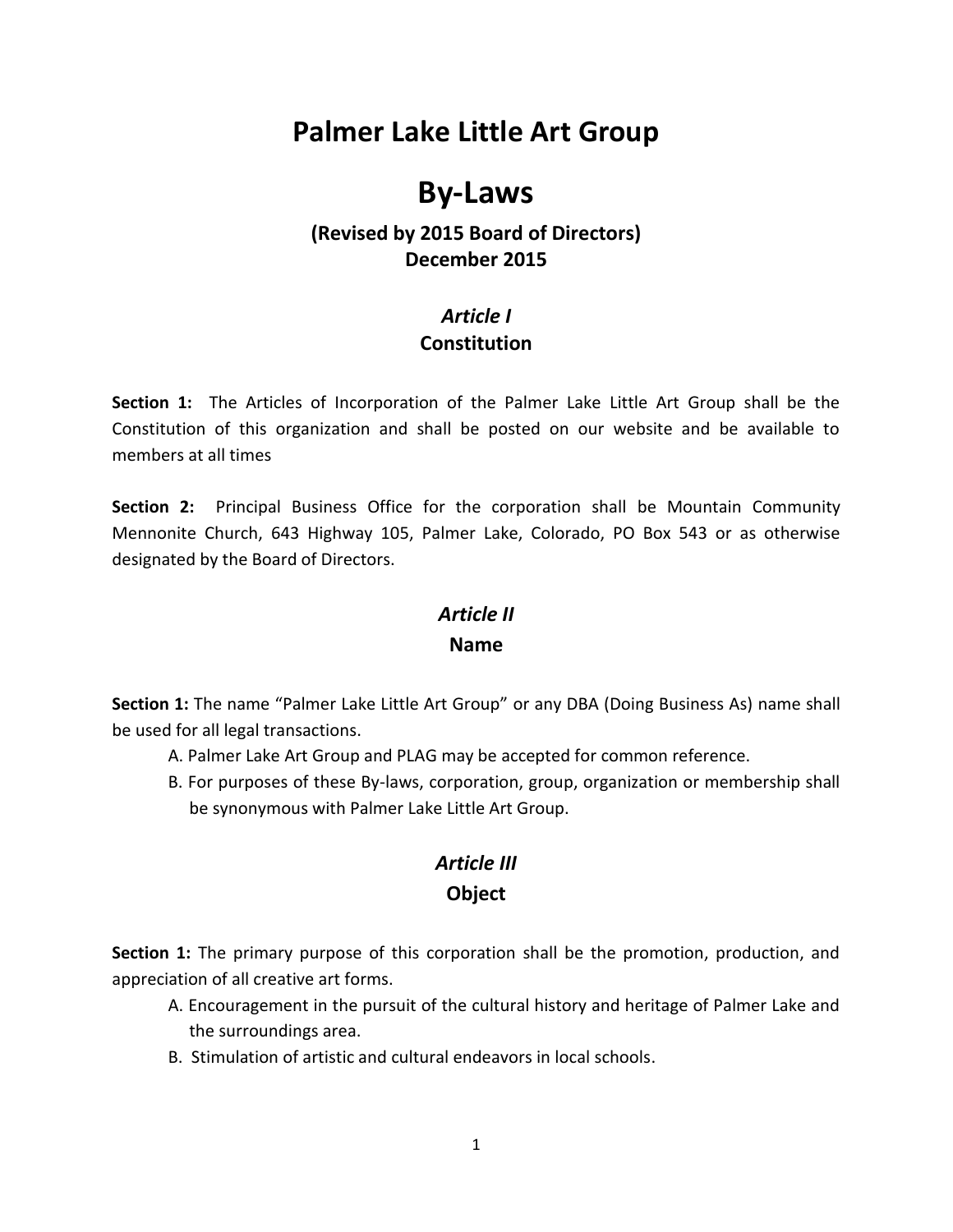### *Article IV* **Membership**

#### **Section 1: Eligibility**

Any resident in the State of Colorado who shares the objectives of the Palmer Lake Little Art Group shall be qualified for membership.

#### **Section 2: Categories**

Voting rights and privileges as designated in the following classes:

- A. **Active:** Members with paid annual dues have the vested right to vote and hold office, as well as any and all other privileges that the corporation may offer.
- B. **Patron:** Such membership shall be effective upon a donation of one hundred dollars (\$100) and shall extend for the membership year in which the donation is made. All privileges of membership are included.
- C. **Life:** Such memberships shall be bestowed by invitation of the Board of Directors and the majority affirmative vote of the Active members, in recognition of outstanding long-term service to the corporation. They shall enjoy all privileges including the right to vote and hold office. Dues will never be required.
- D. **Honorary:** Such memberships shall be by invitation of the Board of Directors and affirmative vote of this board in recognition of sustained interest and support of the group. Membership shall be for one year with no dues required. All privileges, except to vote or hold office, are extended.
- E. **Junior:** Such memberships shall be available to persons under age 18 by request or recommendation, with an affirmative vote of the Active and Life members. No dues are required, and they do not have the right to vote or hold office.

#### **Section 3: Privileges**

- A. The right to vote and hold office is limited to Active, Life and Patron members.
- B. The privilege of attending regular meetings, functions and events sponsored by the Palmer Lake Little Art Group is open to all member categories and their guests.
- C. Participation in events requiring fees shall be at member rates, if such are available, and shall be enjoyed by all membership categories.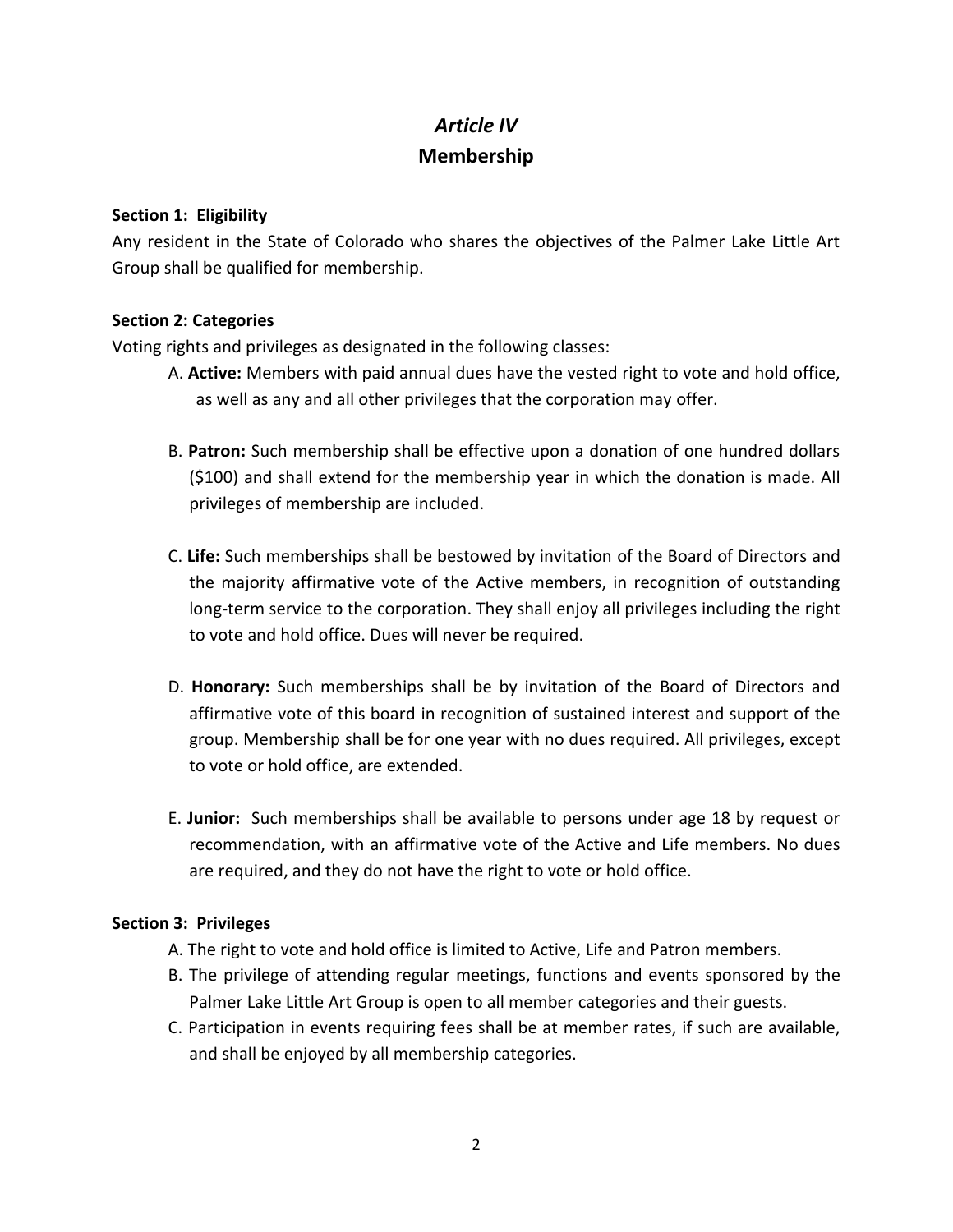### *Article V* **Officers**

**Section 1:** Eligible voting members at the December meeting shall elect the following officers.

- A. **President:** This officer shall preside over all meetings of the corporation, but shall vote only to break a tie.
	- a. The President and Treasurer shall act as trustees and signatories to the group general fund.
	- b. The President shall appoint all committee chair or coordinators deemed necessary, not to exceed six (6) for board positions. Usual committees are: Publicity, Hospitality, Special Events, Historian, and Scholarships. Subcommittees may be established for efficiency purposes.
	- c. The President shall be an ex-officio member of all committees, excepting the nominating committee.
- B. **Vice President:** Shall preside at meetings in the absence of the President and shall assist the President.
	- a. The Vice President acts as the Program Director.
- C. **Recording Secretary:** Shall keep the minutes of all general and Board of Directors meetings and provide copies to all members. In the absence of the Recording Secretary, a volunteer from the Board or general membership will keep minutes.
- D. **Corresponding Secretary:** The primary duty of this officer shall be the preparation and distribution of a monthly newsletter regarding upcoming meetings, etc, to all members.
	- a. This secretary shall prepare correspondence in the name of the group if requested by the President.
- E. **Treasurer**: This officer shall be responsible for collecting, depositing and dispersing of all funds accruing to Palmer Lake Little Art Group.
	- a. The treasurer shall act as trustee and signatory to any legal matters involving the corporation.
	- b. The treasurer shall file all required government reports and pay sales taxes.

**Section 2**: The Board of Directors of this corporation shall consist of the elected officers and standing committee chairpersons for a total of no more than eleven (11).

A. Special event coordinators may attend board meetings on a temporary basis.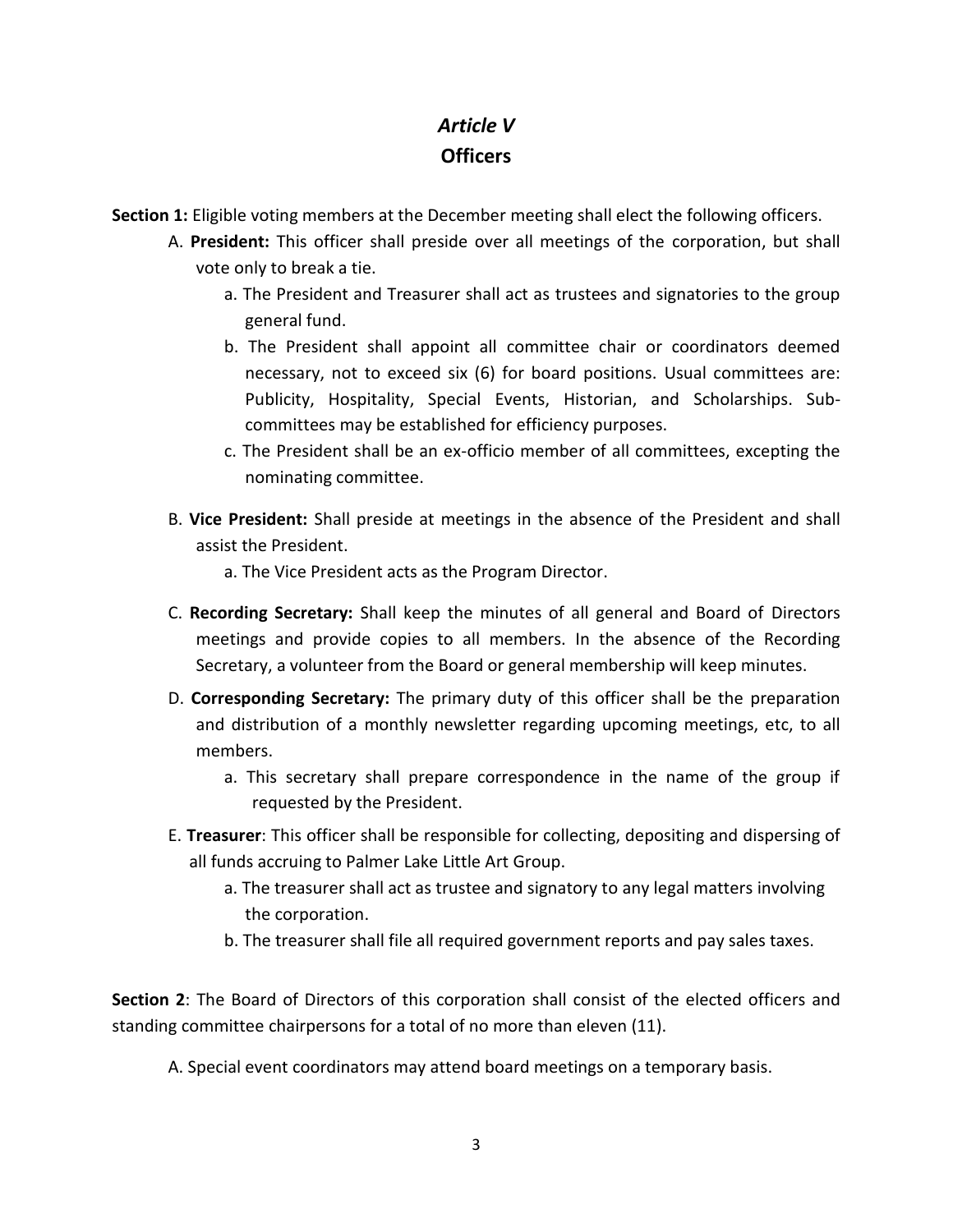- B. Exercise of Powers: Subject to any written limitations or restrictions in the Article of Incorporation, the Board of Directors is authorized to direct, by duly adopted resolution, all the business purposes and powers set for in the Articles without previous authorization or subsequent approval by the general membership.
- C. All parties dealing with the Palmer Lake Little Art Group have the right to rely on any action approved by the Directors.

### *Article VI* **Elections**

**Section 1:** Nominations – shall be made by a committee of three (3) no later than October. They shall present a slate of officers in the December newsletter prior to the meeting in December.

**Section 2:** Elections and Installations shall be conducted at the meeting in December.

**Section 3:** Vacancies – should a vacancy occur (other than the Presidency), the Board of Directors shall appoint a replacement for the remainder of the term. If the Presidency is vacated for any reason, the Vice President shall assume all the duties of that office.

**Section 4:** Term of office for the Board of Directors is officially January 1st to December 31st.

**Section 5:** Currently there are no term limits for the officers.

### *Article VII* **Meetings**

**Section 1**: Regular meetings shall be held on the second  $(2^{nd})$  Saturday of each month.

**Section 2:** The President or Five (5) Active or Life members by petition, in writing, may call special meetings.

**Section 3:** Board of Directors meetings shall be called at the discretion of the President, who also services as Chairman of the Board.

A. Board meetings shall be open to all members, and any member may address the board by request.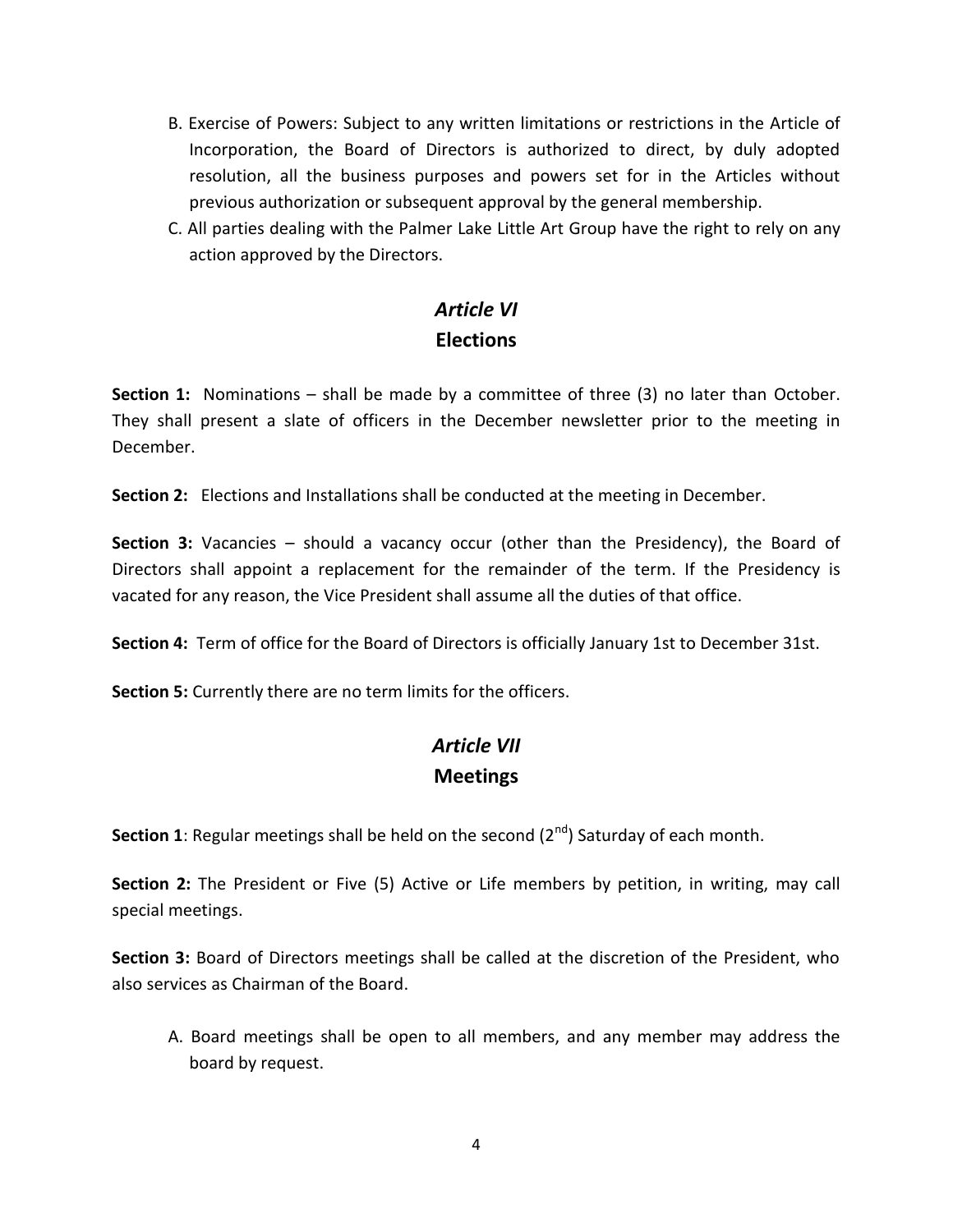**Section 4:** The annual meeting of the entire membership shall be held on the second (2<sup>nd</sup>) Saturday of June each year at such time and place the Board of Directors may determine.

**Section 5:** A joint Meeting of out-going and new officers and chairmen shall be held as soon after the December election, as mutually agreeable, and shall be called by the out-going President.

**Quorums:** When a vote is called for in a general meeting, no less than one-third (1/3) of the eligible voting members must be present, and a simple majority shall prevail. A Board of Directors meeting must have no fewer than four (4) board members present and a simple majority will rule.

### *Article VIII* **Finances**

Section 1: Fiscal year – The Corporations' fiscal year shall commence July 1<sup>st</sup> and end June 30<sup>th</sup>. All government reporting shall be based upon this fiscal year.

**Section 2:** The Membership year shall run from January  $1<sup>st</sup>$  to December  $31<sup>st</sup>$ .

**Section 3:** Dues – Annual dues amount shall be subject to a voting membership decision at the annual meeting in June and shall be payable no later than the following January for inclusion in the member roster for the next membership year that begins January 1st.

- A. New members joining after August  $31<sup>st</sup>$  shall pay one/half (1/2) the current annual dues. This discounted membership shall be applied only once.
- B. Members of record in previous year(s) shall pay full annual dues regardless of the month of renewal.

**Section 4:** Receipts – all monies received in the name of Palmer Lake Little Art Group, Palmer Lake Art Group, or PLAG shall be deposited into the general fund.

**Section 5:** Bank Account – An account shall be maintained in the name "Palmer Lake Little Art Group" or any DBA name at Peoples National Bank, 1899 Woodmoor Drive, Monument, Co 80132.

- A. Only the President and Treasurer have checking privileges.
	- a. Proper bank forms indicating a change in valid signatures shall be filed with the bank at the time a new President or Treasurer assumes office.